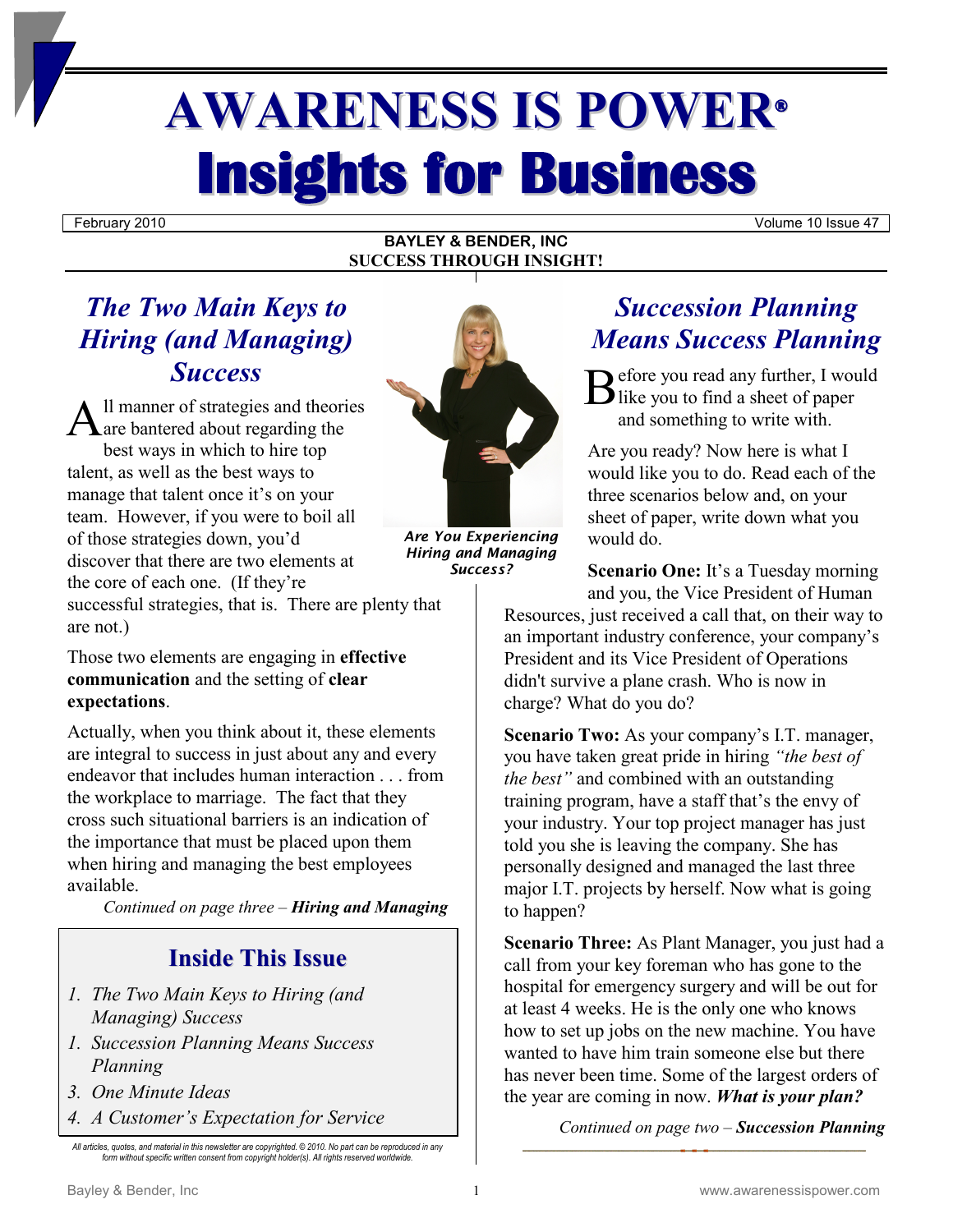#### *Continued from page one – Succession Planning*

So you don't think these could happen to you and your company? Think again. Do you really want to take that risk?

Early in the  $20<sup>th</sup>$  Century, French Engineer Henri Fayol developed his *"Fourteen Points of* 

*Management".* One of them referred to management's requirement to ensure the "stability and tenure of management". Sounds a lot like succession planning, doesn't it?



Organizations need to plan for talent to assume key leadership

positions, sometimes on very short notice, on a temporary or permanent basis. Continuity of leadership is critical to the survival of the organization in the future.

- $\checkmark$  What is the long-term direction of your company?
- $\checkmark$  What key areas require continuity of leadership?
- $\checkmark$  Who are the key people you need to nurture and develop?
- $\checkmark$  Are your published career paths holding back some outstanding candidates?

In a short article such as this, the complexity of an effective succession plan cannot be made simple. However, some of the major steps could include:

• **Mission definition and alignment** – Most businesses have some form of a mission statement but the mission for the succession plan must be defined and made to align properly with the overall mission of the company.

• **Strategic issues must be identified** – Examine the key factors that may affect both the creation of a succession plan and the continuation of it.

• **Goals and expected results must be set** – This should include action plans, timetables and ways which you will measure the success of your strategies.

• **Program must be designed, announced and implemented** –

*Continued on next column –*

There are dozens of aspects of the succession plan that must be considered including: assessments, skill gaps, approaches, delivery mechanisms, etc...

One of the unique and valuable results from developing a succession plan is that you may gain some important insights into how your future succession plan should be designed. You may find that filling key positions in the past took way too long. Or you may find that turnover in key positions has been higher than normal.

According to Julia Johnson, Wipfli LLP,

*"…organizations need to remain responsive to the ever changing landscape of the business environment and the specific needs of the organization. Develop your employees, manage toward the future, and keep your options open."*

Many companies have cited succession planning as one of their top priorities; however, most of them have done nothing to make it a reality. Why?

Maybe it's because succession planning is neither easy nor inexpensive. It takes time and it takes money. Remember that succession planning is success planning.

*~ Author: D. Salzwedel. Excalibur Edge LLC. All rights reserved worldwide.*

*Business, more than any other occupation, is a continual dealing with the future; it is a continual calculation, an instinctive exercise in foresight.*  $\sim$  Henry R. Luce

## *Working a Room*

A standup cocktail party can be a fun way to

network effectively. To get started, approach effectively. Approach people you know first. Then have them introduce you to others. When you meet someone new, tell him or her briefly who you are and what you do. Spend most of the time



building a personal relationship with him or her. Exchange business cards. Make notes about each person you've talked to on the backs of their cards. To develop the relationships you've begun, send follow-up notes expressing pleasure meeting them, and indicating an interest in talking later.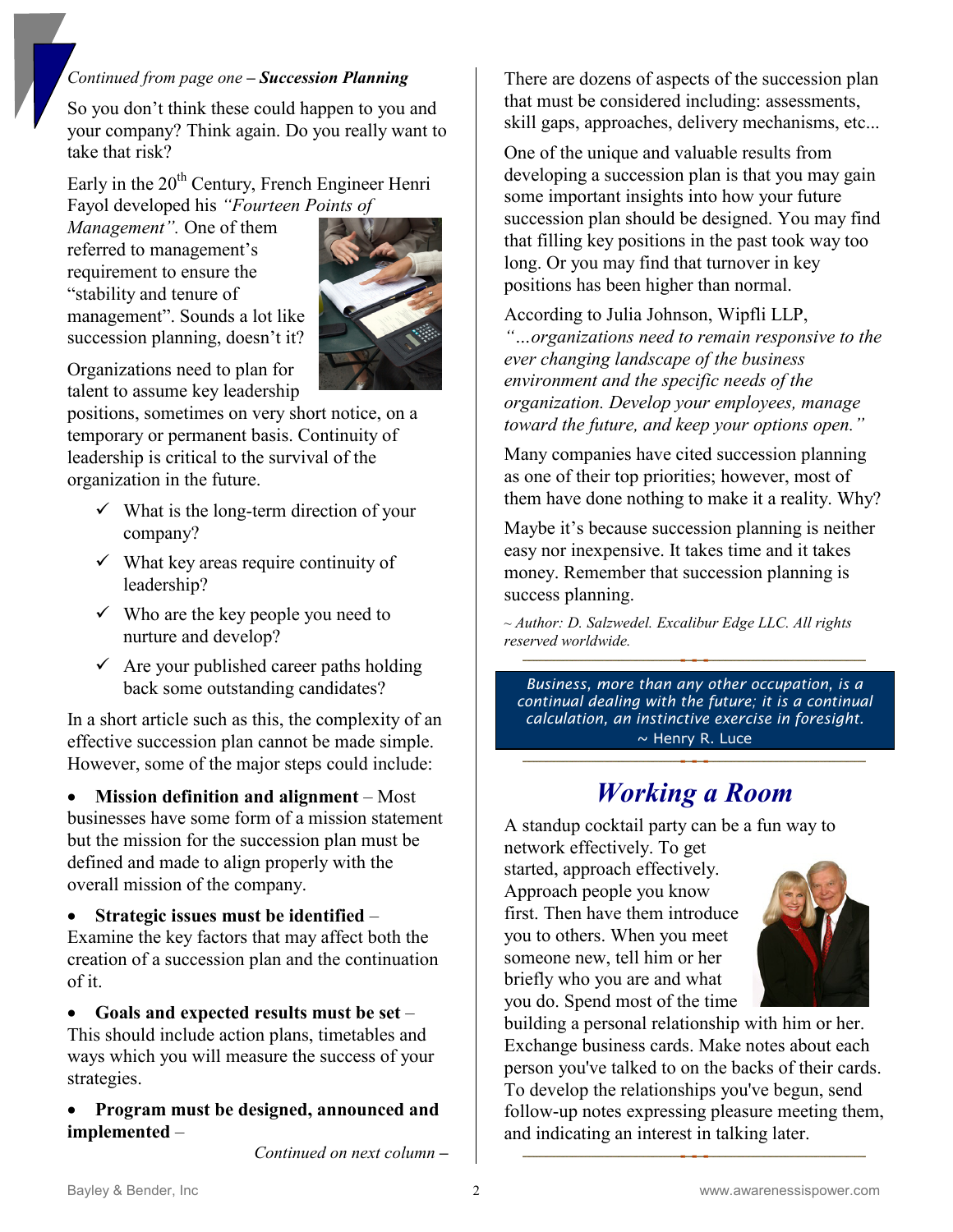#### *Continued from page one – Hiring and Managing*

#### *Hiring candidates*

Let's address the hiring process first, since it's first in terms of chronological order. We'll examine both elements as they pertain to the process.

**Effective communication –** At the heart of effective communication is the ability to convey *exact meaning* to the other person. Most miscommunications that occur are the result of not enough information as opposed to the wrong information. That's why you should attempt to "over communicate." That usually ensures that you're communicating just enough. That being



said, the candidate should be aware of all aspects related to their participation in the interview process.

**Clear expectations –** This refers to what the candidate would be expected to accomplish in the position you're seeking to fill; in other words, their job description. Explicitly state what will be expected from the individual, on all levels, and make sure that there is no confusion regarding any details.

#### *Managing employees*

Once the candidate becomes an employee, it doesn't stop there. Failure to continually address both of these key elements can have disastrous consequences. On the flip side of the equation, proper attention to them can help to increase retention rates.

**Effective communication –** As you might expect, these elements become even more important once the person is an employee and not just a candidate, because now their performance affects the company's bottom line. In this case, effective communication is *consistent* communication. Each employee must be touched on a consistent basis for the purpose of exchanging vital information. This could take the form of a regular meeting schedule, or it might not.

**Clear expectations –** Employees, who are unsure of what they should be doing, or more importantly, what exactly is expected of them, are the productivity equivalent of a ticking time bomb. Not only should they know beyond a shadow of a doubt what they are expected to do, they should also know *why* it's important. This helps to further engage the employee in their job, once again increasing retention.

If you have any questions about this article, or about how we can help you with your current hiring needs, contact us today at 301-439-8317 or email us at  $aip@awarenessispower.com$ .

*~ Copyright protected, all rights reserved worldwide. ©Gary Sorrell* 

*Time is the scarcest resource and unless it is managed nothing else can be managed. ~ Peter Drucker*



The power to hold on in spite of everything, the power to endure – this is the winner's quality. Persistence is the ability to face defeat again and again without giving  $up - to push on in the face$ of great difficulty, knowing that victory can be yours. Persistence means taking pains to overcome every obstacle, and to do what's necessary to reach your goals.

*"He Conquers Who Endures"* ~ Persius

## Google earth

Google Earth lets you fly anywhere on Earth to view satellite imagery, maps, terrain, 3D buildings, from galaxies in outer space to the canyons of the ocean. You can explore rich geographical content, save your toured places, and share with others.

Check it out at [earth.google.com](http://www.earth.google.com/)

#### Don't miss next month's issue. Subscribe now!

AWARENESS IS POWER® *Insights for Business*

2024 Powder Mill Rd Silver Spring, MD 20903

> Tel: 301-439-8317 E-mail: [aip@awarenessispower.com](mailto:aip@awarenessispower.com)

Visit Our Web Site at: [www.awarenessispower.com](http://www.awarenessispower.com/)

12 Issues For Only \$97